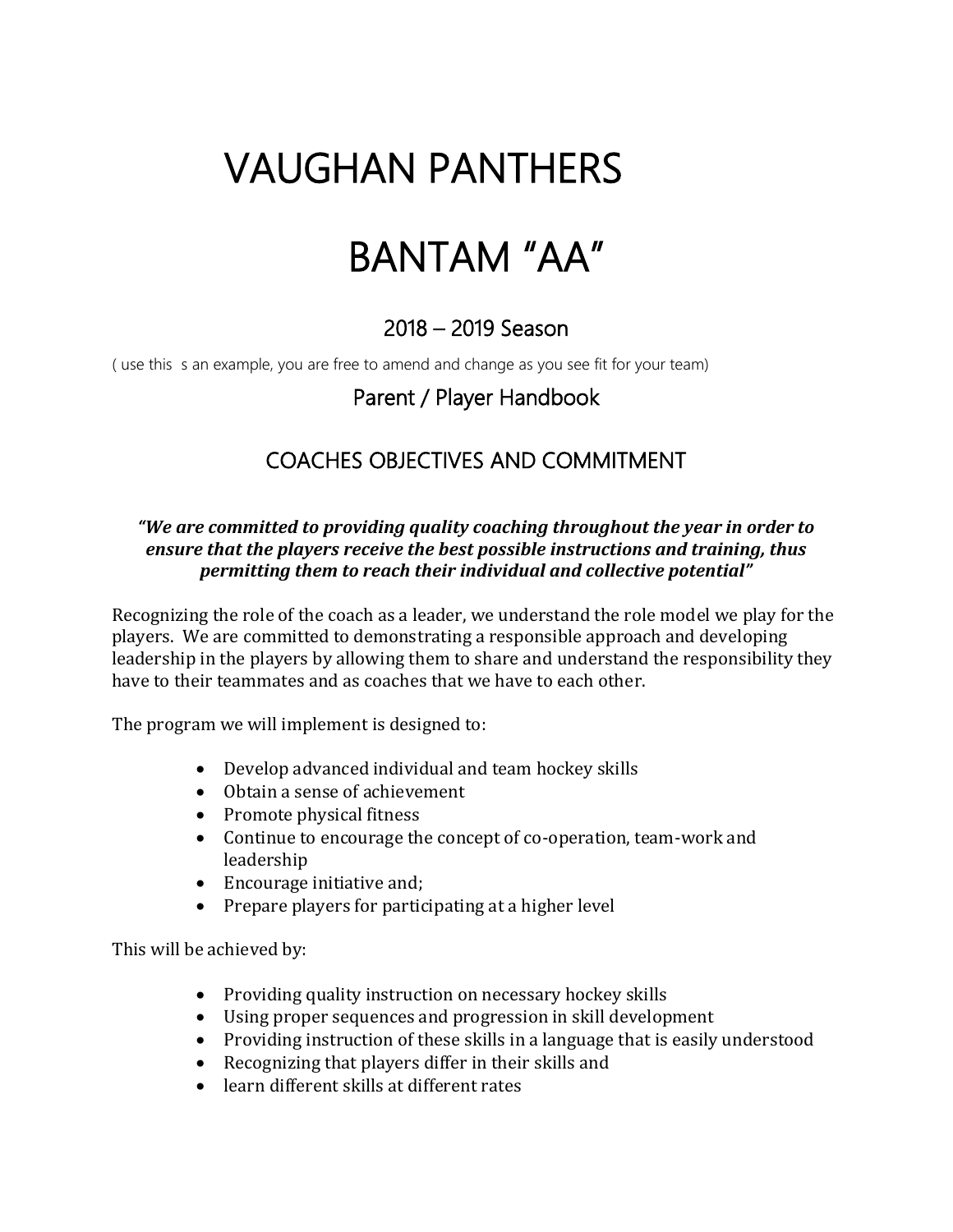As organizers, we are committed to come prepared to each game and each practice. We will have a well-balanced coaching staff to provide maximum benefit to all the players.

# PARENTS' COMMITMENT AND GUIDELINES

To help parent's better deal with their children and athletics, The Canadian Council on Children and Youth have developed a "Fair Play Parents Code" which has been summarized below for your consideration:

- 1. Do not force an unwilling child to participate in sports.
- 2. Remember children are involved in organized sport for their enjoyment, not necessarily yours.
- 3. Encourage your child to play by the rules.
- 4. Teach your child that honest effort is as important as victory.
- 5. Never ridicule for making a mistake.

We, the coaching staff, attempt to do the best, with the limited resources we have, to provide the best hockey opportunity for your child.

### **T E A M R U L E S**

- No player will criticize or grumble about another player on or off the bench, in the dressing room, or any other place.
- If you are injured, tell the trainer immediately so that proper attention is given to the problem
- If you get hurt in any way that requires you not to play, you will not be allowed to participate in any on ice activities until you visit a doctor and submit a note to the trainer, also make sure an injury report is completed, signed by the coaching staff and submitted to the GTHL
- There will be no show of temper. For example, throwing of sticks into the bench, clapping sticks on the ice when an opposing player is injured or penalized, etc.
- When in an arena to attend a game, players must be dressed according to the VPMHA dress code (Panther Jacket or Panther Track Suit, White Mock Neck, Dark pants (no blue jeans), Panther Hockey Bag, Hat or Toque recommended. You represent your team, your sponsors and the Vaughan Panthers Hockey Association.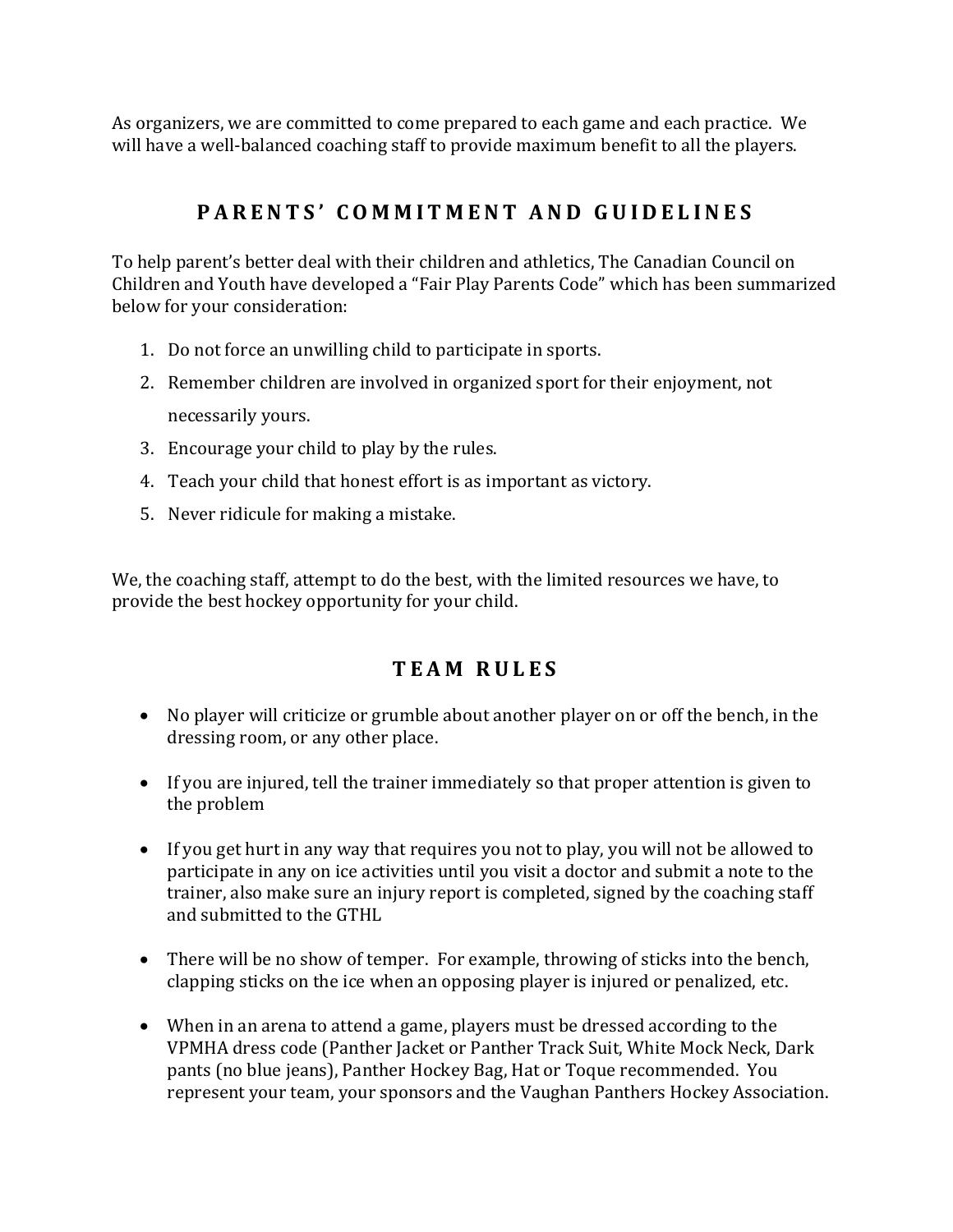- When playing a game, you must be dressed according to the VPMHA dress code (Blue Helmet, Blue Hockey Pants and Gloves that match the Panther colours).
- Players will respect the coaching staff and follow the instructions given by any coach.
- Players will always try their best.
- You are part of a team. It takes a team working together to win and you must encourage your teammates, pass the puck, and cheer on your team. If you score, be sure to thank your teammates for the assists and efforts. Remember: you play as a team, you win as a team, you lose as a team – there is no "i" in the word "team".
- Be a gracious winner and also accept the outcome of a loss. Try your best.
- When a player is penalized, he must proceed directly to the penalty box without questioning or arguing with the referee.
- No player shall hassle the referees. Only the team captain and the assistant captains will speak to the referees and only on the direction of the coach. We have to accept all calls the referee makes no matter how good or bad they are. You can't change the call; it will only get you more upset and put you off your game.
- You must be at the games 45 minutes before you are scheduled to play and 30 minutes before a practice. You must be dressed and ready to go on the ice 15 minutes before a practice or game. Parents need to do their part on this one.
- If you are missing equipment, tell the coaching staff. If equipment is missing before a game, the coaches may decide that you cannot play in the interest of your own safety. It is each player's responsibility to check his own equipment bag before leaving his house to ensure that his equipment is in working order. Example, skates are sharp, laces not frayed, all screws in the helmet are tight, etc.
- Parents will not be permitted in the dressing room. Only players and coaching staff are permitted in the dressing room.

It is expected that your child will attend all practices and games. If your child will miss a practice or game, it is essential that you phone or email (preferred) the coaching staff at least 24 hours prior to.

- It is the intent of the coaching staff to treat all players equally, but a player could be restricted in his ice times for a variety of reasons such as:
	- o He is not up to the game because of sickness